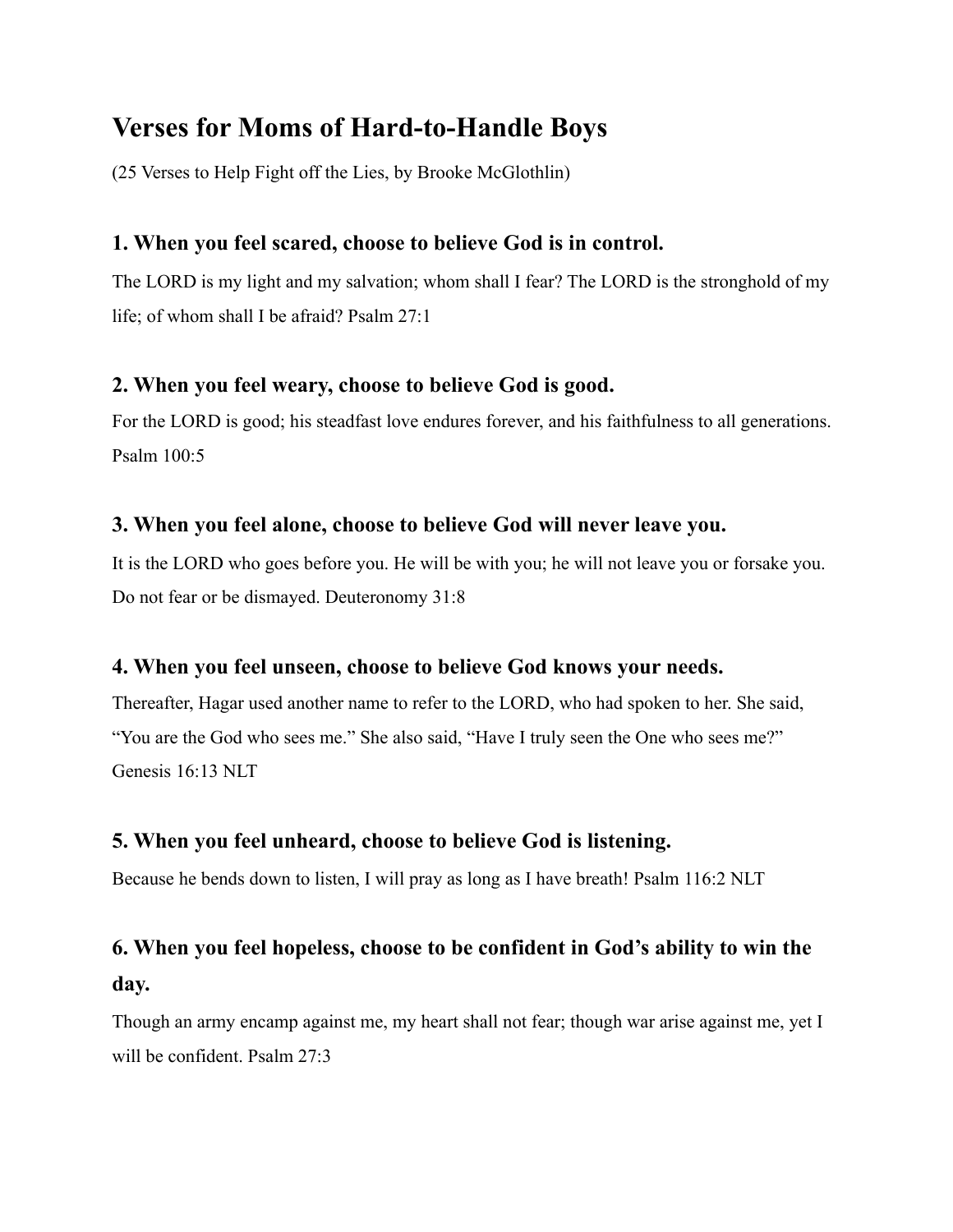# **7. When you feel depressed, look for the wonderful ways God loves you. Remember that each day brings a new display of His mercies.**

Because of the Lord's great love we are not consumed, for his compassions never fail. They are new every morning; great is your faithfulness. Lamentations 3:22-23

### **8. When you feel worthless, choose to believe you are of great worth to God.**

Keep me as the apple of your eye; hide me in the shadow of your wings… Psalm 17:8

# **9. When you feel unloved, choose to believe God's love for you never goes away.**

I have loved you with an everlasting love; therefore I have continued my faithfulness to you. Jeremiah 31:3

# **10. When you feel misunderstood, choose to believe Jesus understands exactly what you're going through.**

For we do not have a high priest who is unable to sympathize with our weaknesses, but one who in every respect has been tempted as we are, yet without sin. Hebrews 4:15

### **11. When you feel abused, choose to believe God is on your side.**

The LORD will fight for you, and you have only to be silent. Exodus 14:14

# **12. When you feel brokenhearted, choose to believe God has the power and desire to heal.**

He heals the brokenhearted and binds up their wounds. Psalm 147:3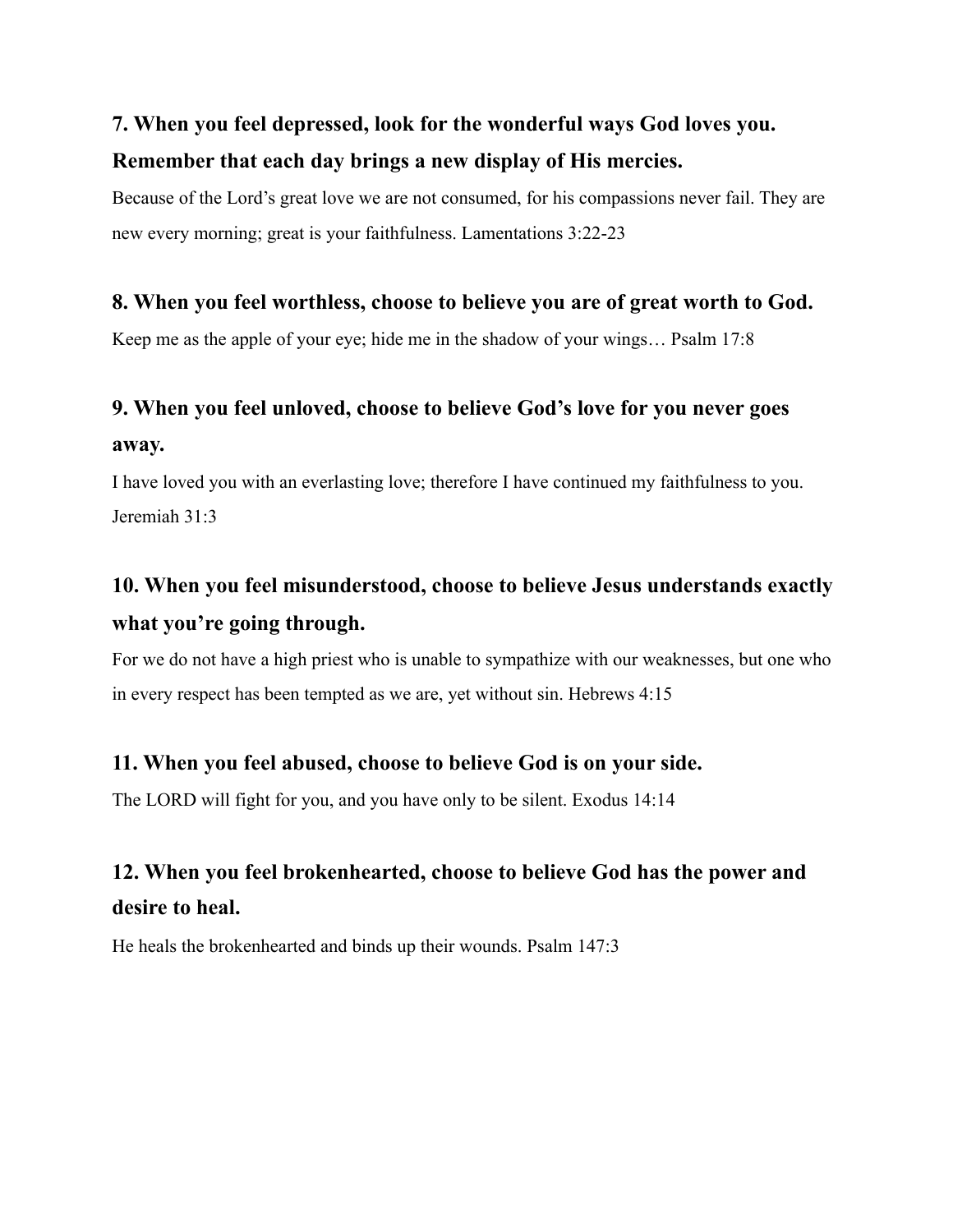## **13. When you feel desperate, choose to remember where your strength comes from.**

GOD, the Lord, is my strength; he makes my feet like the deer's; he makes me tread on my high places. Habakkuk 3:19

## **14. When you feel like nothing will ever change, choose to remember all the things God has done for you in the past, and believe He will do them again.**

I would have lost heart, unless I had believed that I would see the goodness of the Lord in the land of the living. Psalm 27:13 NKJV

#### **15. When you feel lost, choose to turn your eyes back to Jesus and His Word.**

In all your ways acknowledge him, and he will make straight your paths. Proverbs 3:6

#### **16. When you feel crushed in spirit, choose to believe God is close by.**

The LORD is near to the brokenhearted and saves the crushed in spirit. Psalm 34:18

## **17. When you feel overwhelmed, choose to spend time in the presence of God, remembering all He has promised you.**

The Lord is my shepherd, I lack nothing. He makes me lie down in green pastures, he leads me beside quiet waters, he refreshes my soul. He guides me along the right paths for his name's sake. Even though I walk through the darkest valley, I will fear no evil, for you are with me; your rod and your staff, they comfort me. You prepare a table before me in the presence of my enemies. You anoint my head with oil; my cup overflows. Surely your goodness and love will follow me all the days of my life, and I will dwell in the house of the Lord forever. Psalm 23

## **18. When you feel like you're losing your mind, choose to call out to the Lord for help.**

But you, O LORD, do not be far off! O you my help, come quickly to my aid! Psalm 22:19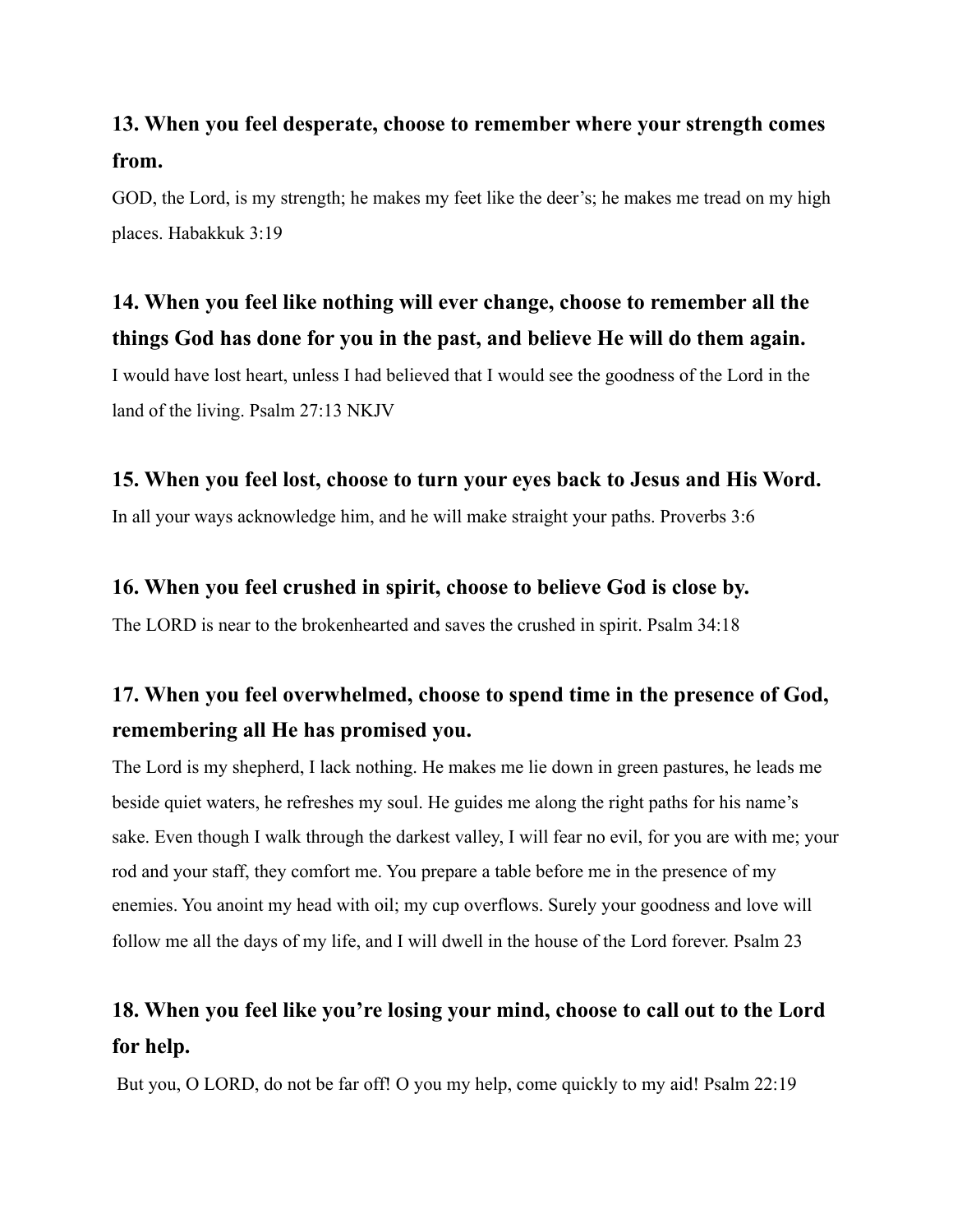# **19. When you feel hurt, choose to believe the Lord is there to help and shield you.**

We wait in hope for the Lord; he is our help and our shield. In him our hearts rejoice, for we trust in his holy name. May your unfailing love be with us, Lord, even as we put our hope in you. Psalm 33:20-22

# **20. When you feel like giving up, remind yourself of how to take one more step.**

Finally, be strong in the Lord and in his mighty power. Put on the full armor of God, so that you can take your stand against the devil's schemes. Ephesians 6:10-11

## **21. When you feel confused, choose to believe God has a plan.**

For God is not a God of confusion but of peace. 1 Corinthians 14:33

## **22. When you feel lost, remember that Jesus left everything to come find you.**

What do you think? If a man has a hundred sheep, and one of them has gone astray, does he not leave the ninety-nine on the mountains and go in search of the one that went astray? Matthew 18:12

# **23. When you feel attacked, choose to believe God is all you need, His approval your only goal.**

I cry to you, O LORD; I say, "You are my refuge, my portion in the land of the living. Psalm  $142.5$ 

# **24. When you feel nothing, choose to praise anyway, believing your emotions will follow.**

Rejoice in the Lord always; again I will say, Rejoice. Philippians 4:4